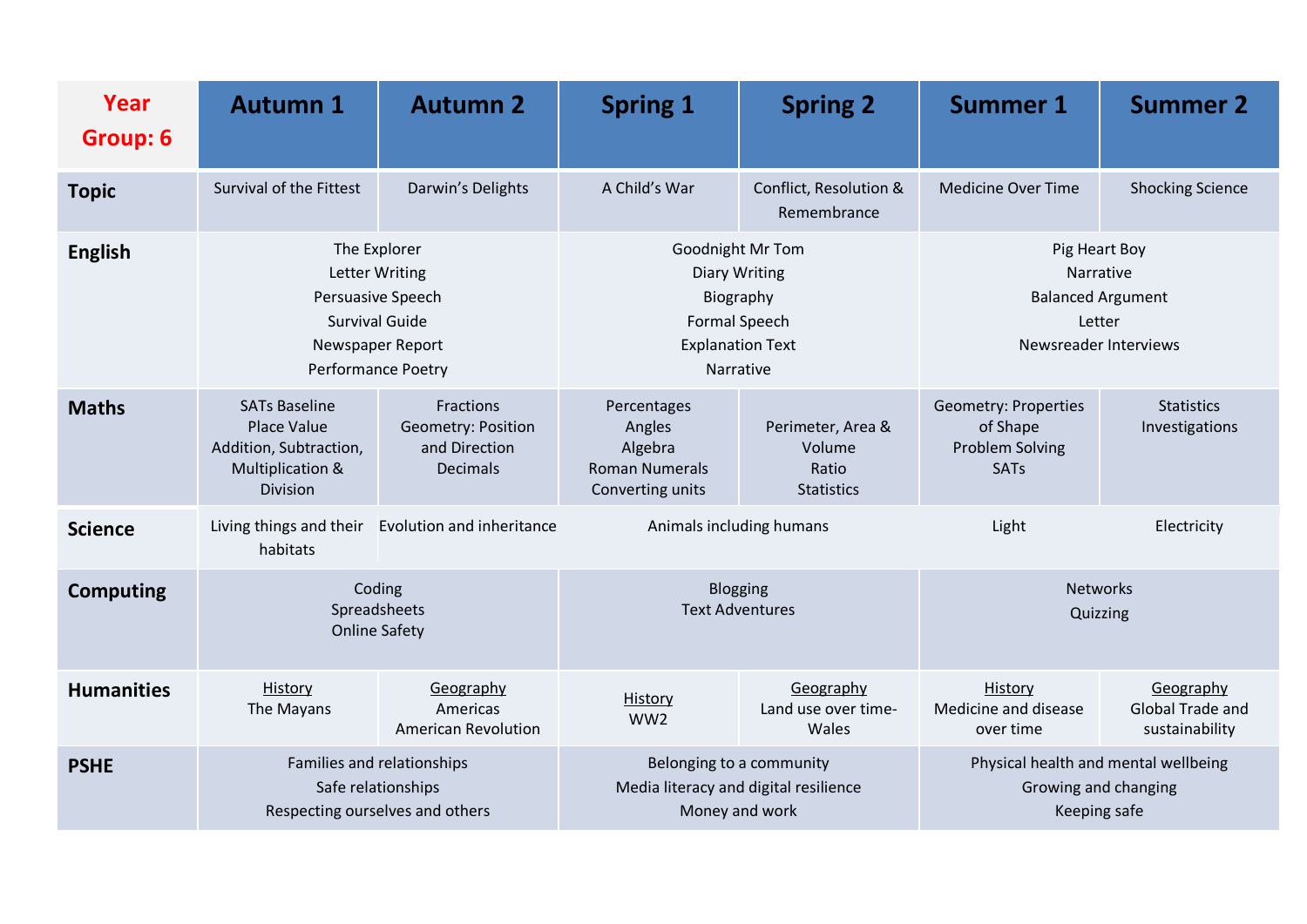| <b>PE</b>     | Invasion to Score -<br>Hockey & Football                                                                                                                                                         | Dance Science -<br><b>Materials</b>                                            | Gym - Complex<br>Sequences<br>'Mountains'                                           | Athletics - Going for<br>Gold                                                                            | Strike and Field -<br>Rounders                                                                                                       | Outdoor Adventure -<br><b>Finding Success</b>                                                                     |
|---------------|--------------------------------------------------------------------------------------------------------------------------------------------------------------------------------------------------|--------------------------------------------------------------------------------|-------------------------------------------------------------------------------------|----------------------------------------------------------------------------------------------------------|--------------------------------------------------------------------------------------------------------------------------------------|-------------------------------------------------------------------------------------------------------------------|
| <b>RE</b>     | Sikhism<br>What a start, Dedication, Food, Light                                                                                                                                                 |                                                                                | Sikhism<br>Nature, Standing up for what you Believe, Places<br>of Worship           |                                                                                                          | Sikhism<br>Community, Holy Places, Special Books,<br>Celebrations                                                                    |                                                                                                                   |
| Art           | Printing - Mayan<br>Glyphs                                                                                                                                                                       | Clay/3D<br>American based slab<br>tile art                                     | Painting - WW2<br>silhouettes                                                       | Collage - Klimt                                                                                          |                                                                                                                                      | Drawing - Sketchbook<br>ideas                                                                                     |
| <b>DT</b>     |                                                                                                                                                                                                  |                                                                                | Rationning (cooking)                                                                |                                                                                                          | Programming<br>Pioneers/funky<br>furnishing                                                                                          | <b>Shelters</b>                                                                                                   |
| <b>Music</b>  | Being happy!                                                                                                                                                                                     | Jazz, improvisation and<br>composition                                         | Benjamin<br>Britten's music and<br>cover versions                                   | The music of Carole King                                                                                 | Create your<br>own music inspired<br>by your identity<br>and women in the<br>music industry                                          | The history of music,<br>look back and<br>consolidate your<br>learning, learn some<br>of the language<br>of music |
| <b>French</b> | Moi (All about me)<br>(Physical Appearance)<br>Monter un café<br>(Creating a café)<br>Mois de l'histoire des<br><b>Noirs</b><br>(Black history month)<br>Language Magician<br>assessment Level 1 | Monter un café<br>(Creating a café)<br>Language Magician<br>assessment Level 2 | Notre monde<br>(Our world)<br>Continents; French<br>speaking countries in<br>Africa | Notre monde<br>(Our world)<br>Animals, landscapes<br><b>Vocab Express Global</b><br>Challenge March 2021 | <b>Revision of Personal</b><br>Identification<br>Les vacances<br>(Holidays)<br>Transport, family<br>members, free time<br>activities | Revision of the past<br>tense with avoir<br>Language Magician<br>assessment Level 2                               |